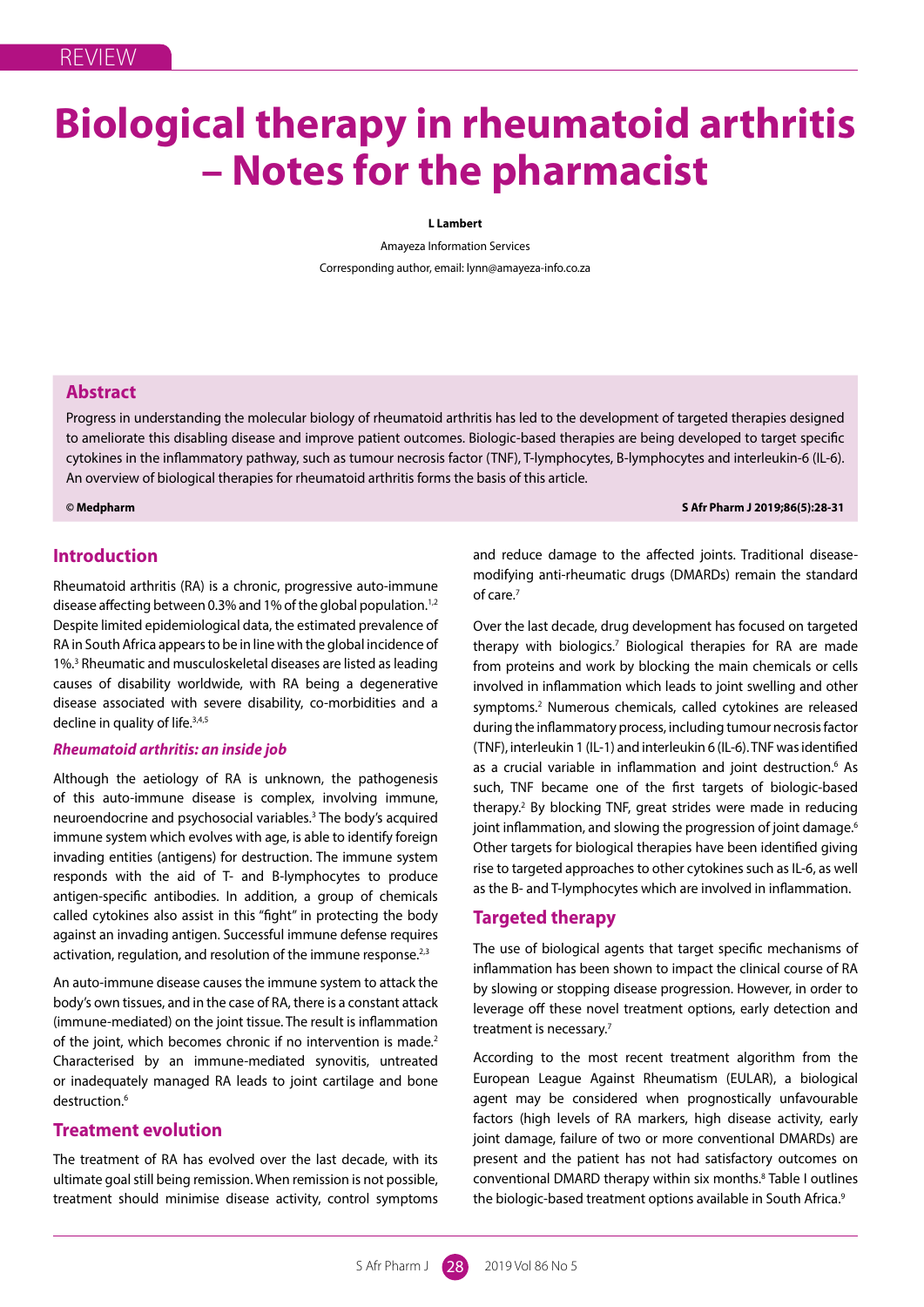## **Table I.** Anti-TNF agents available in South Africa for rheumatoid arthritis

## **TNF Targeted therapy**

TNF is central to the inflammatory process during the pathogenesis of RA by prompting the production of other cytokines, namely IL-1 and IL-6. In addition, it engages inflammatory cells into the joints and sets off the process of joint destruction. By targeting the very instigator of this inflammatory process through the use of a TNF blocker (antagonist or anti-TNF), the features of chronic inflammation are reduced.<sup>6</sup>

#### *Anti-TNF agents currently available in South Africa*

**Infliximab (Revellex<sup>®</sup>)** is indicated for<sup>10</sup>:

- the reduction of signs and symptoms
- prevention of structural joint damage
- improvement of physical function

in patients with active rheumatoid arthritis despite treatment with methotrexate (MTX).

Adalimumab (Humira®) is indicated for the treatment of moderate to severe rheumatoid arthritis in adult patients, including recently diagnosed patients not previously treated with methotrexate.

Adalimumab can be used in combination with methotrexate or as monotherapy, in the case of intolerance to methotrexate or when continued treatment with methotrexate is considered inappropriate.11

#### **Etanercept (Enbrel®)** is indicated<sup>12</sup>:

- as monotherapy or in combination with methotrexate for adults with rheumatoid arthritis when the response to one or more DMARDs has proven inadequate.
- for the treatment of severe, active and progressive rheumatoid arthritis in adults not previously treated with methotrexate.

#### **Golimumab (Simponi®)** is indicated in combination with methotrexate for<sup>13</sup>:

- the treatment of active rheumatoid arthritis in adult patients when the response to DMARD therapy including MTX has been inadequate.
- the treatment of active rheumatoid arthritis in adult patients not previously treated with MTX.

#### **B-cell depleting agent**

CD20 is a molecule present on certain B-cells (B-lymphocytes) which develop into antibody-producing cells, necessary for the normal functioning of the immune system and in the inflammatory process in RA.

Rituximab targets this CD20 receptor and disrupts the inflammatory process involving B-cells.<sup>2,14</sup>

#### *B-cell depleting agent currently available in South Africa*

**Rituximab (MabThera**®) in combination with methotrexate is indicated for the treatment of adult patients with active rheumatoid arthritis who have had an inadequate response or intolerance to other DMARDs including one or more TNF inhibitor therapies.<sup>15</sup>

#### **Interleukin-6 inhibitors**

Interleukin-6 is a protein/cytokine that is most abundant in the rheumatoid joint involved in inflammation. By targeting IL-6, the inflammatory process is disrupted leading to improvements in symptoms of RA.

Tocilizumab is the only available biologic that targets IL-6 and is also able to improve fatigue by improving the anaemia associated with RA.<sup>2</sup>

#### *Interleukin-6 inhibitors currently available in South Africa*

**Tocilizumab (Actemra<sup>®</sup>)** IV or SC in combination with methotrexate is indicated for<sup>16</sup>:

- the treatment of severe, active and progressive rheumatoid arthritis in adults not previously treated with methotrexate.
- the treatment of moderate to severe active rheumatoid arthritis in adult patients who have either responded inadequately to, or who were intolerant to, previous therapy with one or more DMARDs or TNF antagonists.
- In these patients, tocilizumab can be given as monotherapy in case of intolerance to MTX or where continued treatment with MTX is inappropriate.

#### **T-cell co-simulators**

Co-simulation of the T-cells occur when the T-cell is activated to react to an antigen to promote inflammation, which leads to the damage in RA.

Abatacept blocks this activation of the T-cell to halt the development of inflammation at an early stage.<sup>2</sup>

## *T-cell co-simulators currently available in South Africa*

**Abatacept (Orencia**®) Orencia® is indicated in adult patients with active rheumatoid arthritis who have had an inadequate response to one or more DMARDs, such as methotrexate or TNF-blocking agents.

Orencia® may be used as monotherapy or concomitantly with DMARDs other than TNF-blocking agents.17

# **Notes for the pharmacist**

Although the pharmacist may not be directly involved in managing patients with biological therapy, it is important for the pharmacist to be aware of certain considerations relating to the use of biologicals for RA.

## *Administration*

Biological therapies should be administered under the supervision of specialised medical practitioners.<sup>10-13,15-17</sup> For therapies where patients are taught to self-administer (under appropriate discretion of the treating physician), such as subcutaneous